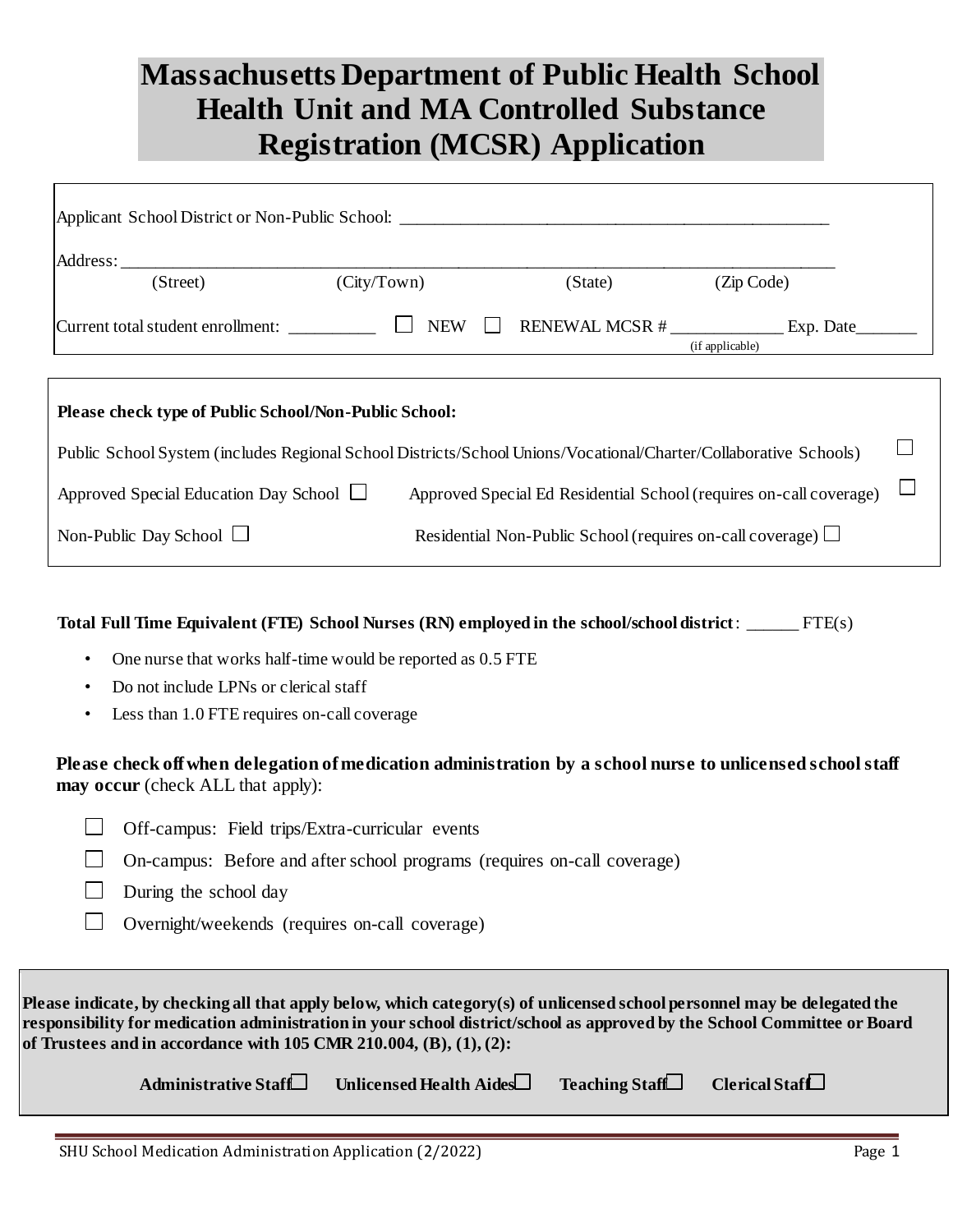#### **SCHOOL BUILDING/SCHOOL NURSE STAFFING PROFILE**

*Please provide the information requested below for each school building. Copy and attach additional pages if necessary*.

| Municipality where school building is located: _________________________________<br>Grade levels/ages in school building: ________ Number of students in the building: ______                                                                                                                                                                |                                                                                                                                        |                                                                                                                                  |                                                         |                                                                                                                              |
|----------------------------------------------------------------------------------------------------------------------------------------------------------------------------------------------------------------------------------------------------------------------------------------------------------------------------------------------|----------------------------------------------------------------------------------------------------------------------------------------|----------------------------------------------------------------------------------------------------------------------------------|---------------------------------------------------------|------------------------------------------------------------------------------------------------------------------------------|
| <b>Maximum distance</b> between any two school buildings (if the school is composed of multiple buildings):_____                                                                                                                                                                                                                             |                                                                                                                                        |                                                                                                                                  |                                                         |                                                                                                                              |
| <b>Name and Credentials of</b><br>DESE-licensed school<br>nurse(s) and other healthcare<br>staff* employed by the<br>school (do not include per<br>diem or substitute nurses)                                                                                                                                                                | <b>On-site schedule</b><br>for school<br>nurse/healthcare<br>staff (indicate days<br>and times staff will<br>be physically<br>present) | <b>On-call</b><br>schedule <sup>**</sup> for<br>school nurse***<br>(indicate whether<br>$\overline{m}$<br>person or by<br>phone) | <b>On-call</b><br>schedule<br>for<br>$MAP***$           | <b>Estimated Number</b><br>of unlicensed<br>personnel being<br>delegated<br>medication<br>administration on any<br>given day |
|                                                                                                                                                                                                                                                                                                                                              |                                                                                                                                        |                                                                                                                                  |                                                         |                                                                                                                              |
| <b>Name</b> of school building:<br><b>Municipality</b> where school building is located: ________________________________<br>Grade levels/ages in school building: ________ Number of students in the building: _______<br><b>Maximum distance</b> between any two school buildings (if the school is composed of multiple buildings): _____ |                                                                                                                                        |                                                                                                                                  |                                                         |                                                                                                                              |
| Name and Credentials of<br>DESE-licensed<br>school<br>nurse(s) and other healthcare<br>staff* employed by the<br>school (do not include per<br>diem or substitute nurses)                                                                                                                                                                    | <b>On-site schedule</b><br>for school<br>nurse/healthcare<br>staff (indicate days<br>& times staff will<br>be physically<br>present)   | <b>On-call</b><br>schedule** for<br>school nurse***<br>(indicate whether<br>in person or by<br>phone)                            | <b>On-call</b><br>schedule<br>for<br>$\text{MAP}^{***}$ | <b>Estimated Number</b><br>of unlicensed<br>personnel being<br>delegated<br>medication<br>administration on any<br>given day |

\*\*\*\*MAP is a delegation option that is only available to Department of Education and Secondary Education (DESE)-approved residential special education schools with a Caring Together contract through the Department of Mental Health. Please specify all hours of the week (24/7) that are covered under MAP.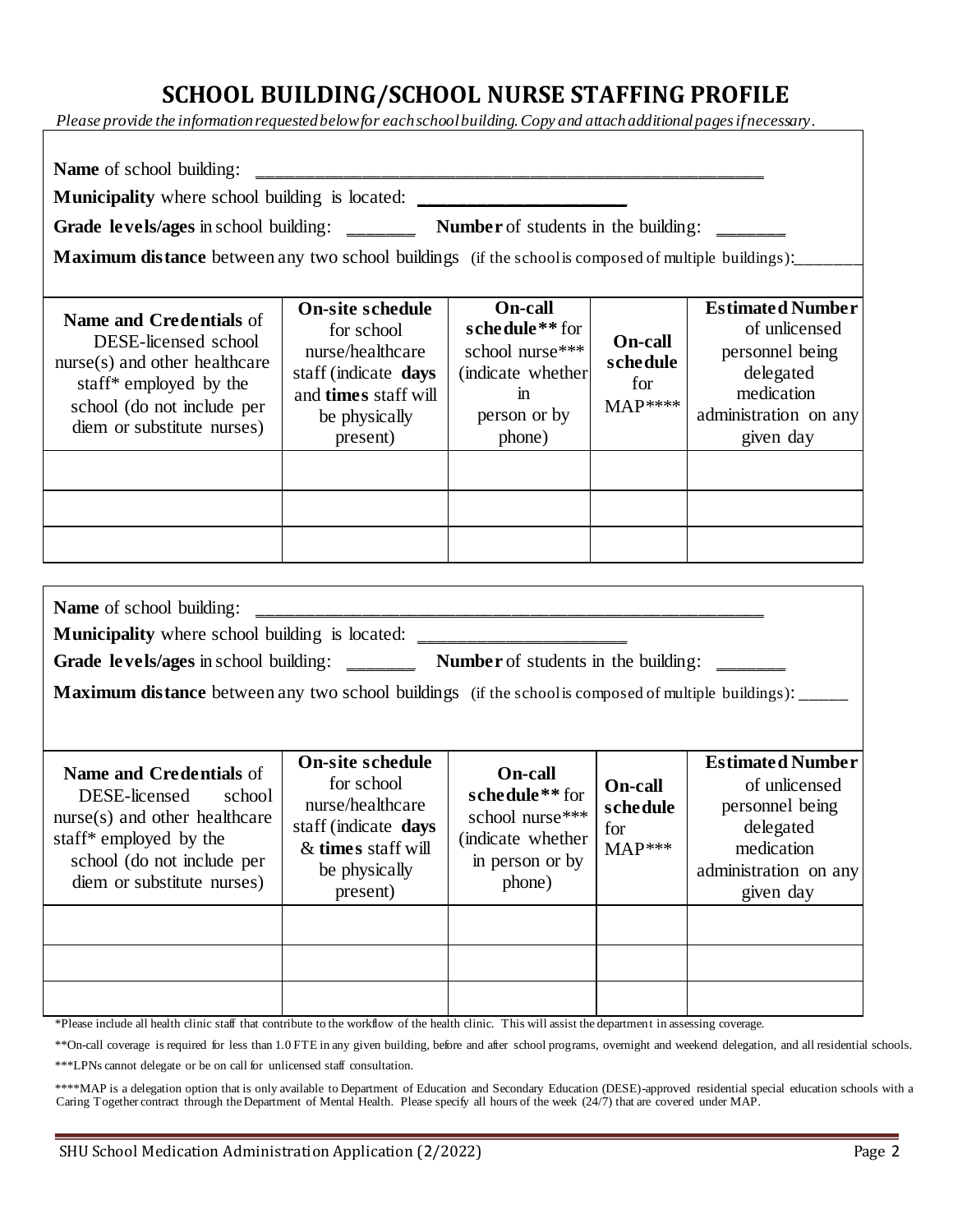## **ASSURANCE CHECKLIST**

- 1. The School Health Unit of the Massachusetts Department of Public Health (MDPH) requires the applicant school district/school, with the approval by the school committee or board of trustees where applicable, to adopt policies/procedures for medication delegation where delegation is in use. The applicant school district/school provides MDPH the assurance that adoption and use of any policies/procedures and forms by the school committee or board of trustees, are consistent with regulations 105 CMR 210.000. Draft policies can be found in t[he](https://www.mass.gov/doc/comprehensive-school-health-manual/download)  Comprehensive School Health Manual.
- 2. The School Nurse Manager (RN), the school physician, superintendent or administrator, and school committee chairperson or board of trustees' chairperson have collaborated in the development and adoption of the medication delegation policies/procedures.
- 3. The school physician, superintendent or administrator, and school committee chairperson or board of trustees' chairperson agree and acknowledge the School Nurse Manager's leadership role in implementing and managing the program to administer and delegate prescription medications to unlicensed school personnel as defined in the regulations found at 105 CMR 210.000.
- 4. The school district or school will maintain an accessible copy of regulations 105 CMR 201.000 "*The Administration ofPrescription Medications in Public and Private Schools*" and all policies/procedures and forms for review upon request.
- 5. **The School Nurse Manager has attended the two mandatory courses through BU SHIELD** (Medication Administration in a School Setting: School Nursing Practice in Massachusetts and Medication Administration in Schools: What School Nurse Managers Need to Know).
- 6. Once registered with the MDPH Drug Control Program, the School Nurse Manager agrees to report to the MDPH School Health Unit within five working days, in writing on school district/school letterhead, any change in School Nurse Manager or reduction in School Nurse staffing.
- 7. Implementation of the plan to delegate prescription medications will begin upon receipt of a MCSR issued by the MDPH Drug Control Program, following approval by MDPH the School Health Services Unit.

#### **My signature on the signature page indicates that I have read and agree to the above and all other requirements under 105 CMR 210.000 pertaining to the storage,**

**handling, administration, and disposal of medications in schools and that the information provided in this application is accurate.**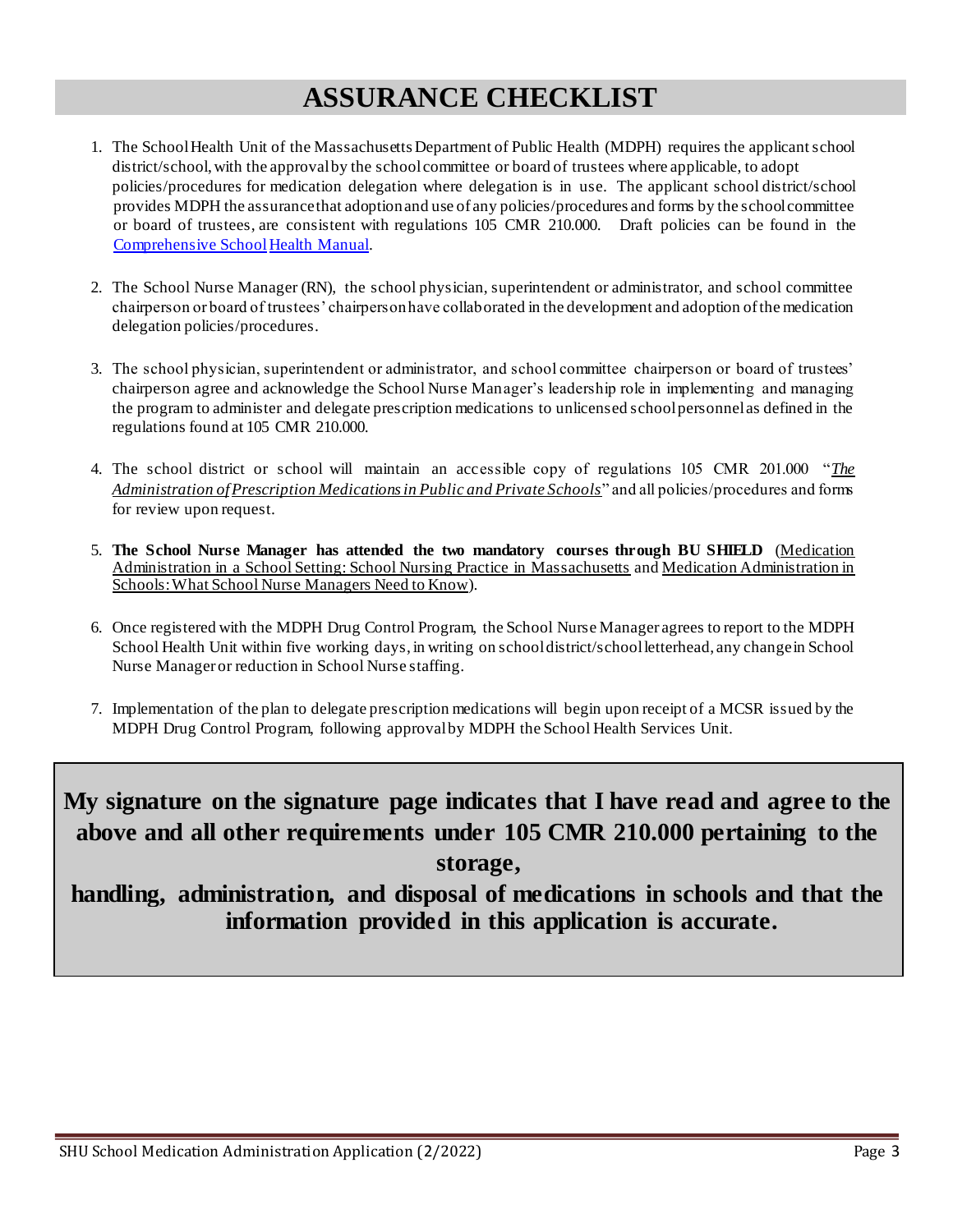## **SIGNATURE PAGE**

I hereby attest that as the **School Nurse Manager (RN)**, I have completed this application and understand my roles as manager and supervisor of the medication storage, handling and delegation program in the applicant school system / school. I will act as the Massachusetts Department of Public Health contact on all matters relating to the administration of medications in the school setting. I have developed and/or reviewed the policies and procedures in compliance with regulations105 CMR 210.000 in consultation with the school physician and have recommended to the School Committee/Board of Trustees adoption of the policies.

| Medication Manager (RN) (Signature/Credentials)    |                |      | Medication Manager (RN) (Please Print) | Date     |
|----------------------------------------------------|----------------|------|----------------------------------------|----------|
| School Name and Address of Medication Manager (RN) |                | City | State                                  | Zip Code |
| Telephone Number                                   | E-mail Address |      | <b>RN</b> License Number               |          |

I hereby attest that as **School Physician (MD),** I have consulted with the Medication Manager (RN) in the preparation of this application. I have reviewed the regulations, policies and procedures and have recommended to the School Committee/Board of Trustees adoption of the policies.

**\_\_\_\_\_\_\_\_\_\_\_\_\_\_\_\_\_\_\_\_\_\_\_\_\_\_\_\_\_\_\_\_\_\_\_\_\_\_\_\_\_\_ \_\_\_\_\_\_\_\_\_\_\_\_\_\_\_\_\_\_\_\_\_\_\_\_\_\_\_\_\_\_\_\_\_\_\_\_\_\_ \_\_\_\_\_\_\_\_\_\_\_\_\_** 

School Physician (MD) (*Signature)* School Physician (MD) (Please Print) Date

I hereby attest that as **Superintendent of Schools or Administrator of the School,** I agree with the intent of the regulations and with the policies as specified in this application. I thus acknowledge the Medication Manager (RN) management role and responsibility as defined in regulations 105 CMR 210.000. I have reviewed the regulations, policies and procedures and have recommended to the School Committee/Board of Trustees adoption of the policies.

| Superintendent of Schools or        | Superintendent of Schools or              | Date |
|-------------------------------------|-------------------------------------------|------|
| Administrator of School (Signature) | (Please Print)<br>Administrator of School |      |

I hereby attest that as **Chair, School Committee** or **Chair, Board of Trustees**, the Committee/Board has agreed to adopt the policies and procedures governing the administration of prescription medications as defined by statute and regulation (M.G.L. 94C and 105 CMR 210.000). The School Committee/Board of Trustees has approved the categories of unlicensed personnel who may administer prescription medications and understands the Medication Manager (RN) role as manager of the medication program in the school.

| Chair, School Committee or           | Chair, School Committee or |                | Date |
|--------------------------------------|----------------------------|----------------|------|
| Chair, Board of Trustees (Signature) | Chair, Board of Trustees   | (Please Print) |      |